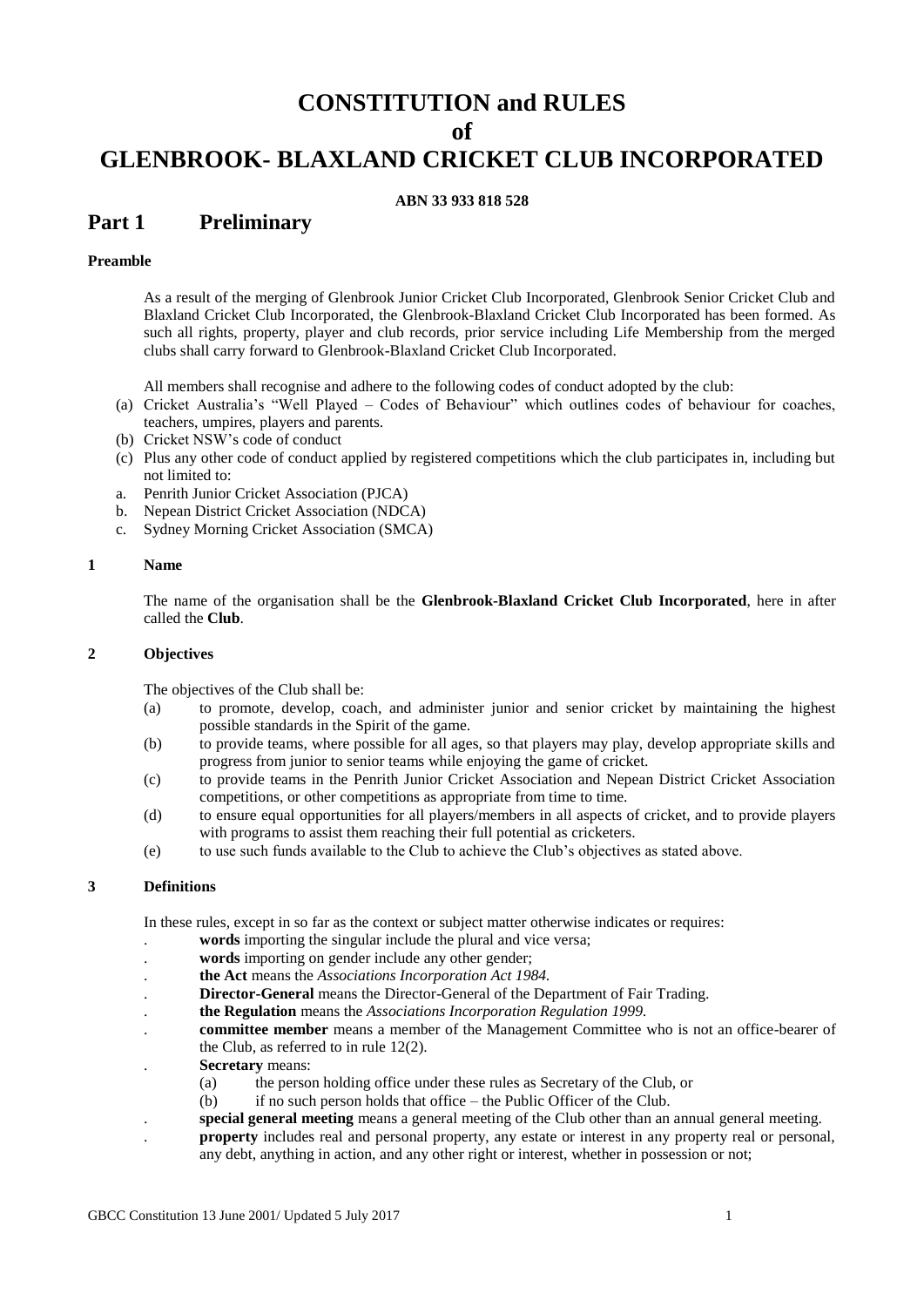### **4 Colours of the Club**

The colours of the Club will be dark blue, light blue and white.

## **Part 2 Membership**

### **5 Membership qualifications**

- (1) Subject to these rules, the first members of the Club shall be comprised of the members of the Club immediately prior to incorporation together with those persons who have been elected to life membership.
- (2) Members shall consist of the following classes:
	- (a) Playing members who apply for membership with the Club with a view to participating in the competition for junior or senior cricket teams.
	- (b) Active members (Coaches, Managers and other officials) who shall be non playing persons who apply for membership of the Club.
	- (c) Life members being those persons who have been elected as life members of the Club and who shall have such rights and privileges of the Club as referred to in these rules.

### **6 Nomination for membership**

- (1) Except in the case of Life members, application for membership shall be made in writing signed by the applicant (and signed by a parent/guardian if applicant under eighteen (18) years), and shall be in such form and contain such information as is determined from time to time by the Management Committee to be essential.
- (2) As soon as practicable after receiving an application for annual membership, the Secretary must refer the application to the Management Committee which is to determine whether to approve or to reject the nomination. The Management Committee shall on request give its reasons for rejecting any application for admission.

### **7 Register of members**

- (1) The Secretary and/or Public Officer of the Club must establish and maintain a register of members of the Club specifying the category of membership, name and address of each member of the Club together with the date the person became a member.
- (2) The register of members must be kept at the principal place of administration of the Club and must be open for inspection, free of charge, by any member of the Club at any reasonable hour.

### **8 Fees and subscriptions**

- (1) Both Playing and Active members shall pay such membership fees as are determined from time to time by the Management Committee.
- (2) Player membership fees should be paid with the application form or by the time competition commences, otherwise the player will not be able to compete until the membership fee has been paid.
- (3) Active membership fees are payable with the application for membership.
- (4) The Management Committee may at its discretion waive, reduce or vary payment of any membership fees payable by a member.
- (5) Any Playing member who has their membership fees, including membership fees varied as per rule 8 (4), still outstanding by the third Monday in April is liable to be defaulted with the New South Wales Cricket Association, and shall remain a defaulter until such time as the outstanding monies are paid.
- (6) Junior players will not incur any additional membership fees or other fees if they also play in a senior team during the season.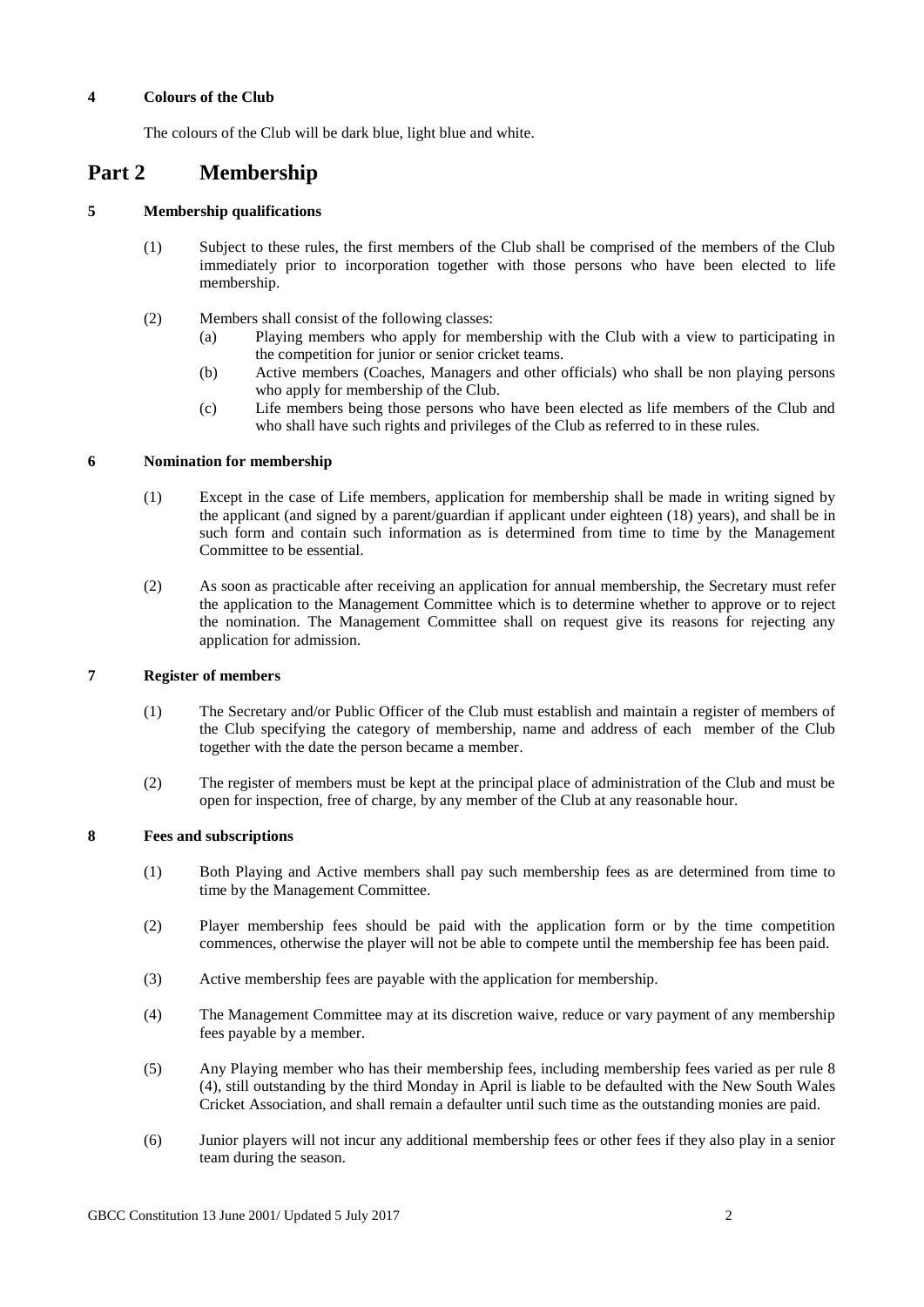### **9 Life members**

- (1) The Club shall have the power to elect Life members (maximum of two (2) per year).
- (2) Any person shall be eligible for election to Life membership provided he or she has met the following criteria:
	- (a) an office bearer or committee member of the Management Committee for a minimum of five (5) years, and/or
	- (b) a person who has contributed meritorious service to the Club for a equivalent length of time.
- (3) Life members may only be elected at the annual general meeting and the vote shall be a two thirds majority of the members present and eligible to vote provided that the name has been nominated and approved by a two thirds majority of the Management Committee and such nomination has been submitted two (2) months before the annual general meeting.

### **10 Members' liabilities**

The liability of a member of the Club to contribute towards the payment of the debts and liabilities of the Club or the costs, charges and expenses of the winding up of the Club is limited to the amount, if any, unpaid by the member in respect of membership fees of the Club as required by rule 8 (1).

## **Part 3 The Management Committee**

### **11 Powers of the Management Committee**

The committee is to be called the Management Committee of the Club and, subject to the Act, the Regulation and these rules and to any resolution passed by the Club in general meeting:

- (a) is to control and manage the affairs of the Club, and
- (b) may exercise all such functions as may be exercised by the Club, other than those functions that are required by these rules to be exercised by a general meeting of members of the Club, and
- (c) has power to perform all such acts and do all such things as appear to the Management Committee to be necessary or desirable for the proper management of the Club.
- (d) and may approve By-Laws for the day to day administration of the Club.

### **12 Composition of Management Committee**

- (1) Subject in the case of the first members of the Management Committee to section 21 of the Act, the Management Committee is to consist of:
	- (a) the office-bearers of the Club, and
	- (b) three (3) committee members from senior players
	- (c) three (3) committee members representing junior players,

each of whom is to be elected at the annual general meeting of the Club under rule 13.

- (2) The office-bearers of the Club are to be:
	- (a) the President
	- (b) the Vice-President for senior players
	- (c) the Vice-President for junior players
	- (d) the Treasurer
	- (e) the Secretary, and
	- (f) the Assistant Secretary
- (3) The Executive Committee of the Club are to be:
	- (a) the President
	- (b) the Secretary and
	- (c) the Treasurer.
- (4) Each member of the Management Committee is, subject to these rules, to hold office until the conclusion of the annual general meeting following the date of the member's election, but is eligible for re-election.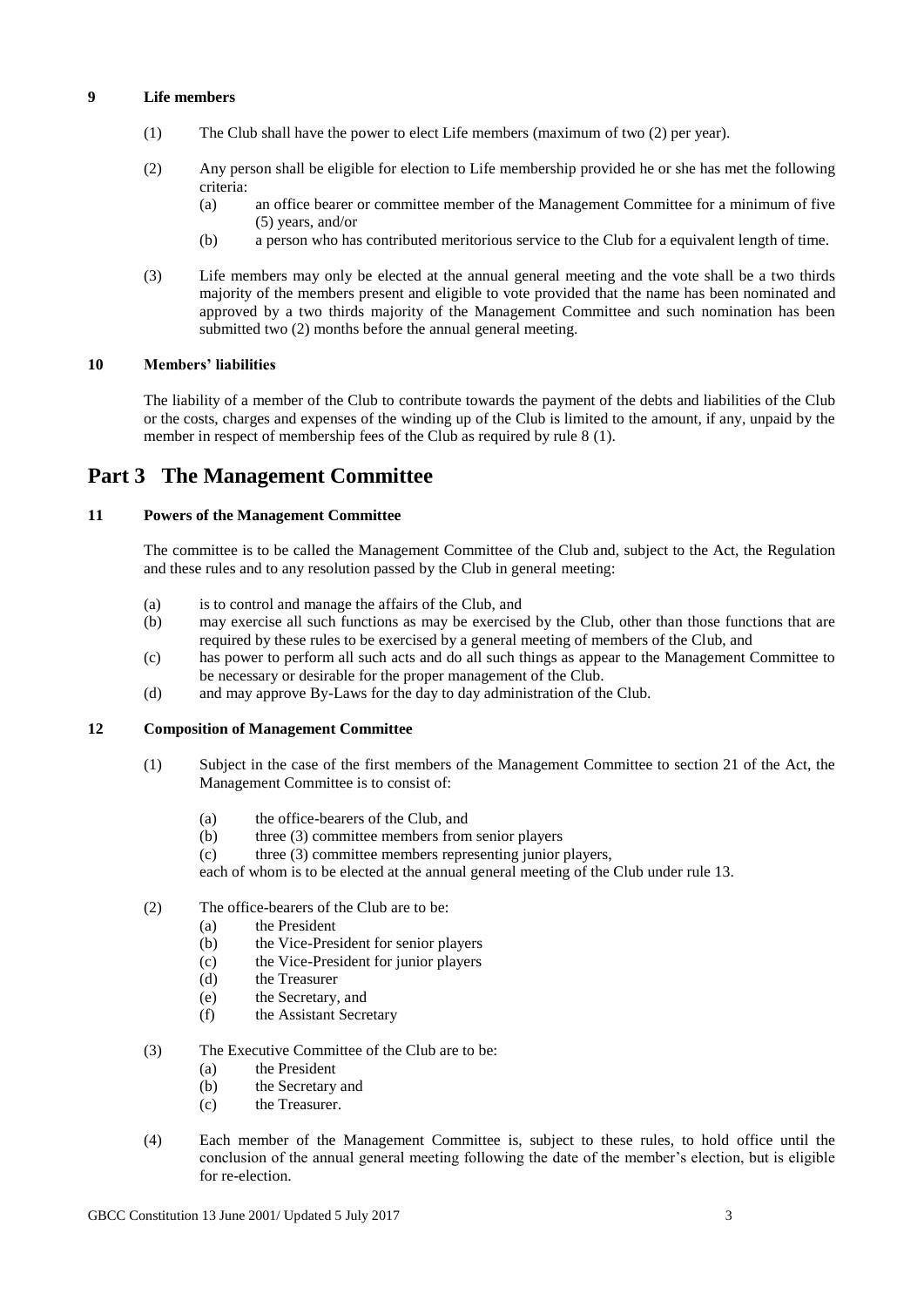- (5) In the event of a casual vacancy occurring in the membership of the Management Committee, the Management Committee may appoint a member of the Club to fill the vacancy and the member so appointed is to hold office, subject to these rules, until the conclusion of the annual general meeting next following the date of the appointment.
- (6) The elected committee members will be expected to perform various functions such as Registrar, Competition Secretary and Equipment Officer for either the junior or senior members of the Club.

### **13 Election of members**

- (1) Nominations of candidates for election as office-bearers of the Club or as committee members of the Management Committee:
	- (a) must be made in writing, signed by two (2) members of the Club and accompanied by written consent of the candidate (may be endorsed on the nomination form), and
	- (b) must be delivered to the Secretary of the Club at least seven (7) days before the date fixed for the annual general meeting at which the election is to take place.
- (2) If insufficient nominations are received to fill all vacancies on the Management Committee, the candidates nominated are taken to be elected and further nominations are to be received at the annual general meeting.
- (3) If insufficient further nominations are received, any vacant positions remaining on the Management Committee are taken to be casual vacancies.
- (4) If the number of nominations received is equal to the number of vacancies to be filled, the persons nominated are taken to be elected.
- (5) If the number of nominations received exceeds the number of vacancies to be filled, a ballot is to be held.
- (6) The ballot for the election of office-bearers and committee members of the Management Committee is to be conducted at the annual general meeting in such usual and proper manner as the Management Committee may direct.
- (7) A person who is not a financial Active member, a financial Playing member (aged eighteen (18) years or over) or a Life member, is not eligible for election to the Management Committee*.*

## **14 Delegates**

The Management Committee shall have the power to appoint such Delegates as are necessary to represent the Club.

### **15 Secretary**

- (1) It is the duty of the Secretary to maintain:
	- (a) a record of all appointments of office-bearers and committee members of the Management Committee,
	- (b) a record of the names of members of the committee present at a committee meeting or a general meeting, and
	- (c) a record of all proceedings at committee meetings and general meetings.
- (2) Minutes of proceedings at a meeting must be signed by the chairperson of the meeting or by the chairperson of the next succeeding meeting as to verifying their correctness.

## **16 Treasurer**

It is the duty of the Treasurer to:

- (a) verify that all money due to the Club is collected and received and that all payments authorised by the Club are made, and
- (b) ensure correct books and accounts are kept of the financial affairs of the Club, including full details of all receipts and expenditure connected with the activities of the Club.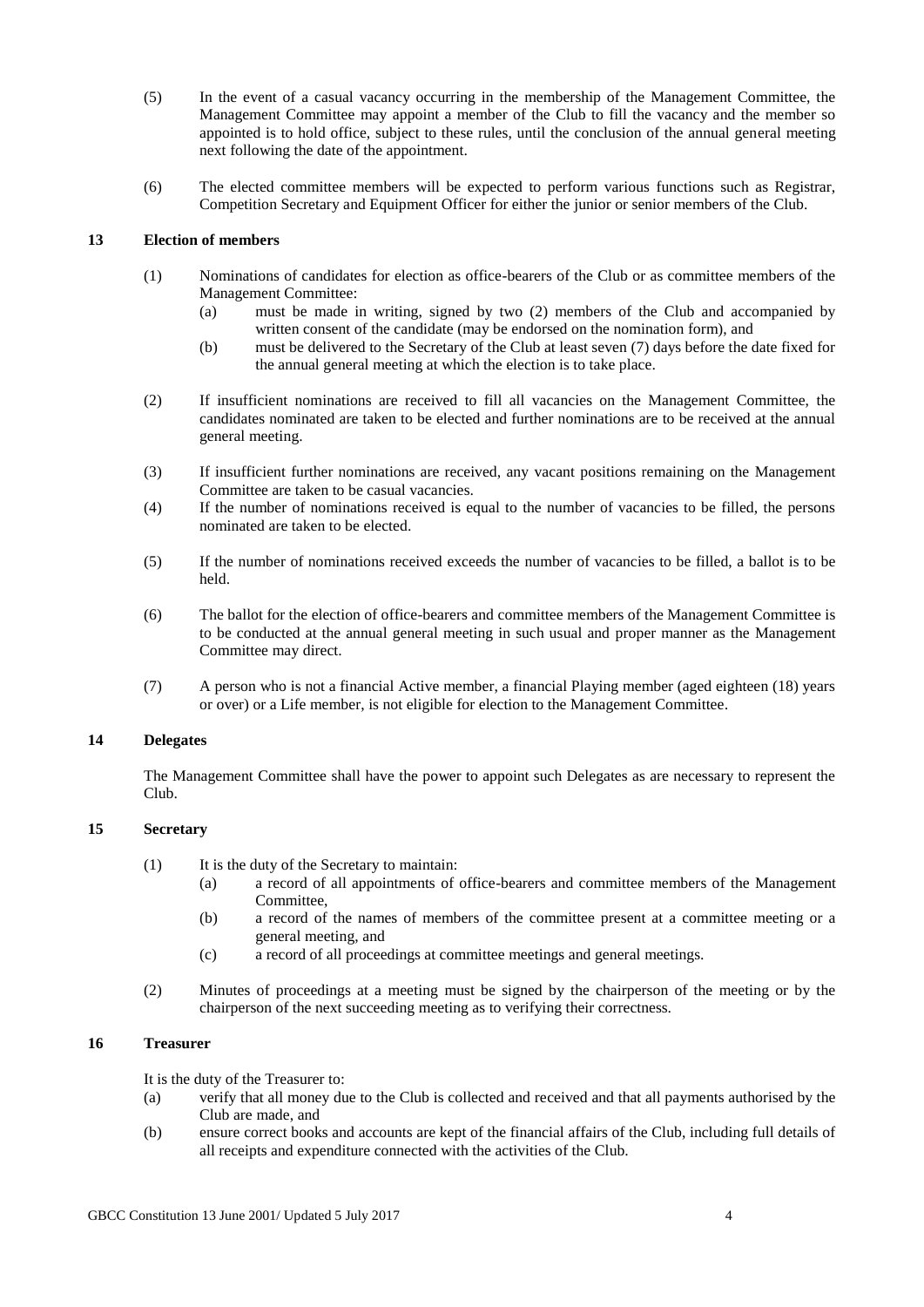### **17 Public Officer**

- (1) The Management Committee shall ensure that a person is appointed as Public Officer.
- (2) The first  $(1<sup>st</sup>)$  Public Officer shall be the person who completes the application for incorporation of the Club.
- (3) The Management Committee may at any time remove the Public Officer and appoint a new Public Officer provided the person is eighteen (18) years of age or older and a resident of N.S.W.
- (4) The Public Officer shall be deemed to have vacated his position if he:
	- (a) dies;
	- (b) resigns;
	- (c) is removed by the Management Committee or at a general meeting;
	- (d) becomes bankrupt or financially insolvent;
	- (e) suffers mental illness;
	- (f) takes up residence outside N.S.W. or
	- (g) ceases to be a member of the Club.
- (5) When a vacancy occurs in the position of Public Officer, the Management Committee shall within fourteen (14) days notify the "department" and appoint a new Public Officer.
- (6) The Public Officer may be a member of the Management Committee or any other member eligible for election to the Management Committee.

### **18 Club Historian**

The Management Committee shall ensure that a person is appointed as Club Historian, who will maintain statistics for the club and be responsible for the keeping of all completed club records and information including score books.

#### **19 Patron**

The annual general meeting may select a prominent person/s to be the Patron of the Club, subject to that person's acceptance of the position.

## **20 Casual vacancies**

For the purposes of these rules, a casual vacancy in the office of a member of the Management Committee occurs if the member:

- (a) dies, or
- (b) ceases to be a member of the Club, or
- (c) becomes an insolvent under administration within meaning of *Corporations Law*, or
- (d) resigns office by notice in writing given to the Secretary, or
- (e) is removed from office under rule 21, or
- (f) becomes a mentally incapacitated person, or
- (g) is absent without the consent of the Management Committee from all meetings of the Management Committee held during a period of three (3) months.

### **21 Removal of member**

- (1) The Club in general meeting may by resolution remove any member of the Management Committee from the office before the expiration of the member's term of office and may by resolution appoint another person to hold office until the expiration of the term of office of the member so removed.
- (2) If a member of the Management Committee to whom a proposed resolution referred to in clause (1) relates makes representations in writing to the Secretary or President (not exceeding a reasonable length of time) and requests that the representation be notified to the members of the Club, the Secretary or the President may send a copy of the representations to each member of the Club or, if the representations are not so sent, the member is entitled to require that the representations be read out at the meeting at which the resolution is considered.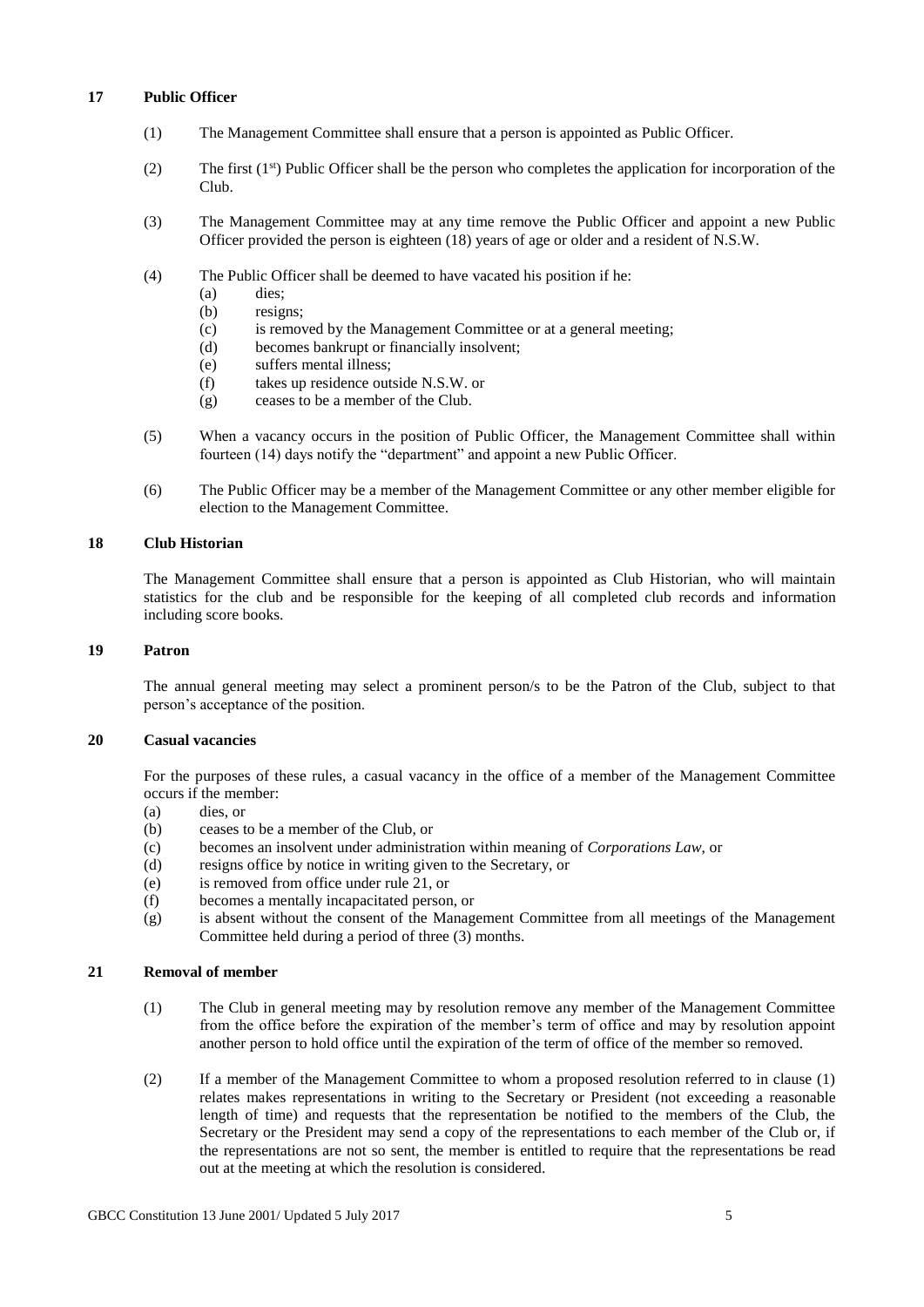### **22 Meetings and quorum**

- (1) The Management Committee must meet at least six (6) times in each period of twelve (12) months at such place and time as the Management Committee may determine.
- (2) Additional meetings of the Management Committee may be convened by the President or by any three (3) members of the Management Committee.
- (3) Oral or written notice of a meeting of the Management Committee must be given by the Secretary to each member of the Management Committee at least 48 hours (or such other period as may be unanimously agreed on by the members of the committee) before the time appointed for the holding of the meeting.
- (4) Notice of a meeting given under clause (3) must specify the general nature of the business to be transacted at the meeting and no business other than that business is to be transacted at the meeting, except business which members of the committee present at the meeting unanimously agree to treat as urgent business.
- (5) Any six (6) members of the Management Committee constitute a quorum for the transaction of the business of a meeting of the Management Committee.
- (6) No business is to be transacted by the Management Committee unless a quorum is present and if, within half an hour of the time appointed for the meeting, a quorum is not present, the meeting is to stand adjourned to the same place and at the same hour of the same day in the following week.
- (7) If at the adjourned meeting a quorum is not present within half an hour of the time appointed for the meeting, the meeting is to be dissolved.
- (8) At a meeting of the Management Committee:
	- (a) the President or, in the President's absence, the Vice-President is to preside, or
	- (b) if the President and the Vice-President are absent or unwilling to act, one of the remaining members of the Management Committee, may be chosen to act as chairperson by a majority of the members present at the meeting.

### **23 Delegation by Management Committee to sub-committee**

- (1) The Management Committee may, by instrument in writing, delegate to one or more sub-committees (consisting of such member or members of the Club as the Management Committee thinks fit) the exercise of such of the functions of the Management Committee as are specified in the instrument, other than:
	- (a) this power of delegation, and
	- (b) a function which is a duty imposed on the Management Committee by the Act or any other law.
- (2) A function the exercise of which has been delegated to a sub-committee under this rule may, while the delegation remains unrevoked, be exercised from time to time by the sub-committee in accordance with the terms of the delegation.
- (3) A delegation under this section may be made subject to such conditions or limitations as to the exercise of any function, or as to time or circumstances, as may be specified in the instrument of delegation.
- (4) Despite any delegation under this rule, the Management Committee may continue to exercise any function delegated.
- (5) Any act or thing done or suffered by a sub-committee acting in the exercise of a delegation under this rule has the same force and effect as it would have if it had been done or suffered by the Management Committee.
- (6) The Management Committee may, by instrument in writing, revoke wholly or in part any delegation under this rule.
- (7) A sub-committee may meet and adjourn, as it thinks proper.

GBCC Constitution 13 June 2001/ Updated 5 July 2017 6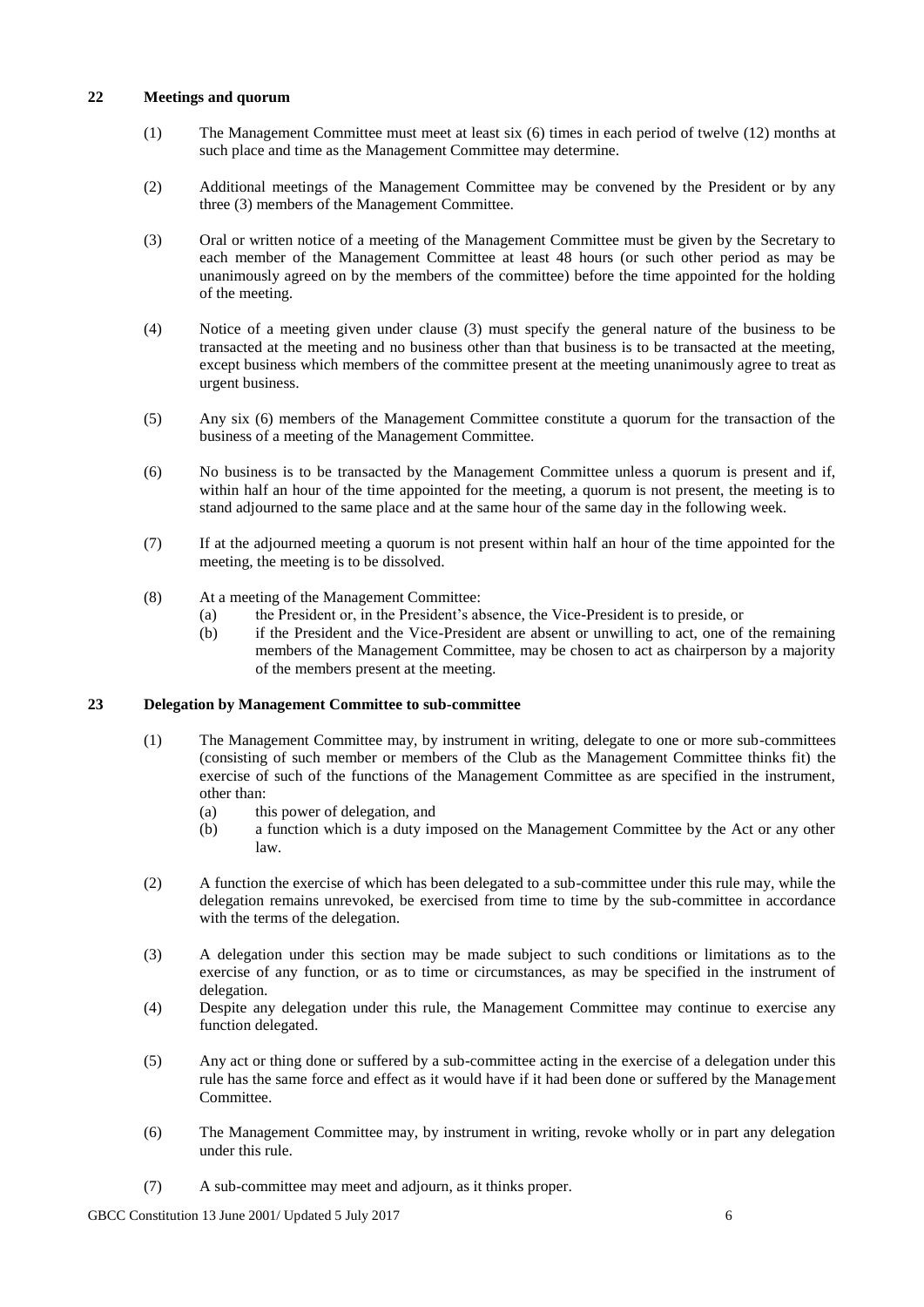## **24 Voting and decisions**

- (1) Questions arising at a meeting of the Management Committee or of any sub-committee appointed by the Management Committee are to be determined by a majority of the votes of members of the Management Committee or sub-committee present at the meeting.
- (2) Each member present at a meeting of the Management Committee or of any sub-committee appointed by the Management Committee (including the person presiding at the meeting) is entitled to one vote but, in the event of an equality of votes on any question, the person presiding may exercise a second or casting vote.
- (3) Subject to rule 22 (5), the Management Committee may act despite any vacancy on the Management Committee.
- (4) Any act or thing done or suffered, or purporting to have been done or suffered, by the Management Committee or by a sub-committee appointed by the Management Committee, is valid and effectual despite any defect that may afterwards be discovered in the appointment or qualification of any member of the Management Committee or sub-committee.
- (5) Urgent decisions affecting the operation of the Club may be made by the Executive Committee, but the decisions must be ratified by the next Management Committee meeting.

## **Part 4 General Meeting**

## **25 Annual general meetings – holding of**

- (1) With the exception of the first annual general meeting of the Club, the Club must, at least once in each calendar year and within the period of six (6) months after the expiration of each financial year of the Club, convene an annual general meeting of its members.
- (2) The Club must hold its first annual general meeting:
	- (a) within period of eighteen (18) months after its incorporation under the Act, and
	- (b) within period of six (6) months after the end of the first financial year of Club.
- (3) Clauses (1) and (2) have effect subject to any extension or permission granted by the Director-General under section 26(3) of the Act.

### **26 Annual general meetings – calling of and business at**

- (1) The annual general meeting of the Club is, subject to the Act and to rule 25, to be convened on such date, at such place and time the Management Committee thinks fit.
- (2) In addition to any other business which may be transacted at an annual general meeting, the business of an annual general meeting is to include the following:
	- (a) to confirm the minutes of the last preceding annual general meeting and of any special general meeting held since that meeting,
	- (b) to receive from the Management Committee reports on the activities of the Club during the last preceding financial year,
	- (c) to elect new office-bearers of the Club and committee members of the Management Committee,
	- (d) to receive and consider the statement which is required to be submitted to members under section 26(6) of the Act.
- (3) An annual general meeting must be specified as such in the notice convening it.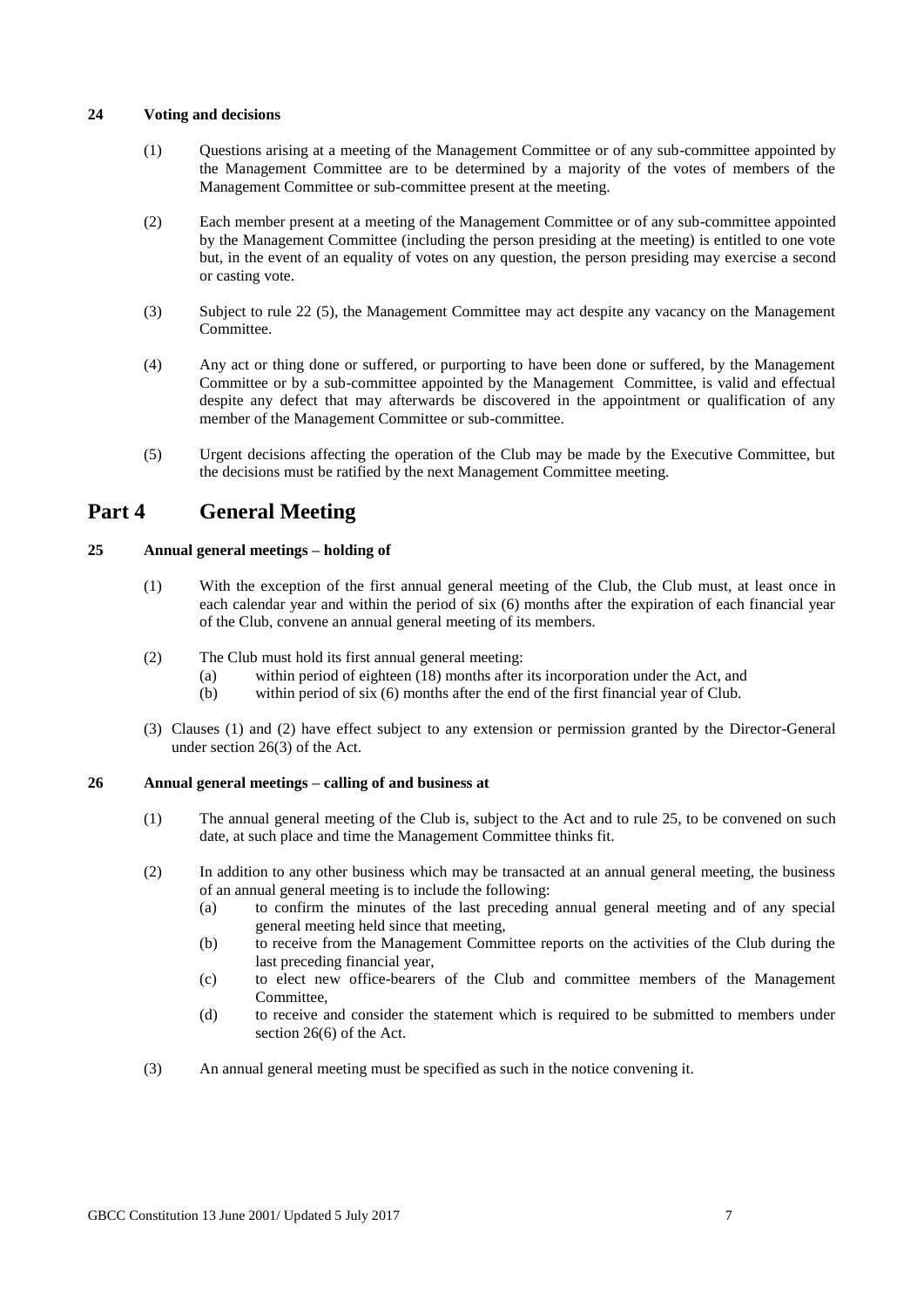### **27 Special general meetings – calling of**

- (1) The Management Committee may, whenever it thinks fit, convene a special general meeting of the Club.
- (2) The Management Committee must, on the requisition in writing of at least five (5) per cent of the total number of members, convene a special general meeting of the Club.
- (3) A requisition of members for a special general meeting:
	- (a) must state the purpose or purposes of the meeting, and
	- (b) must be signed by the members making the requisition, and
	- (c) must be lodged with the Secretary, and
	- (d) may consist of several documents in a similar form, each signed by one or more of the members making the requisition.
- (4) If the Management Committee fails to convene a special general meeting to be held within one (1) month after that date on which a requisition of members for the meeting is lodged with the Secretary, any one or more of the members who made the requisition may convene a special general meeting to be held not later than three (3) months after that date.
- (5) A special general meeting convened by a member or members as referred to in clause (4) must be convened as nearly as is practicable in the same manner as general meetings are convened by the Management Committee and any member who consequently incurs expenses is entitled to be reimbursed by the Club for any expense so incurred.

### **28 Notice**

- (1) Except if the nature of the business proposed to be dealt with at a general meeting requires a special resolution of the Club, the Secretary must, at least fourteen (14) days before the date fixed for the holding of the general meeting, give a notice to each member specifying the place, date and time of the meeting and the nature of the business proposed to be transacted at the meeting.
- (2) If the nature of the business proposed to be dealt with at a general meeting requires a special resolution of the Club, the Secretary must, at least twenty-one (21) days before the date fixed for the holding of the general meeting, cause notice to be given to each member specifying, in addition to the matter required under clause (1), the intention to propose the resolution as a special resolution.
- (3) No business other than that specified in the notice convening a general meeting is to be transacted at the meeting except, in the case of an annual general meeting, business which may be transacted under rule 26(2).
- (4) A member desiring to bring any business before a general meeting may give notice in writing of that business to the Secretary who must include that business in the next notice calling a general meeting given after receipt of the notice from the member.

### **29 Procedure**

- (1) No item of business is to be transacted at a general meeting unless a quorum of members entitled under these rules to vote is present during the time the meeting is considering that item.
- (2) Twenty (20) members present in person (being members entitled under these rules to vote at a general meeting) constitute a quorum for the transaction of the business of a general meeting.
- (3) If within half an hour after the appointed time for the commencement of a general meeting a quorum is not present, the meeting:
	- (a) if convened on the requisition of members, is to be dissolved, and
	- (b) in any other case, is to stand adjourned to the same day in the following week at the same time and (unless another place is specified at the time of the adjournment by the person presiding at the meeting or communicated by written notice to members given before the day to which the meeting is adjourned) at the same place.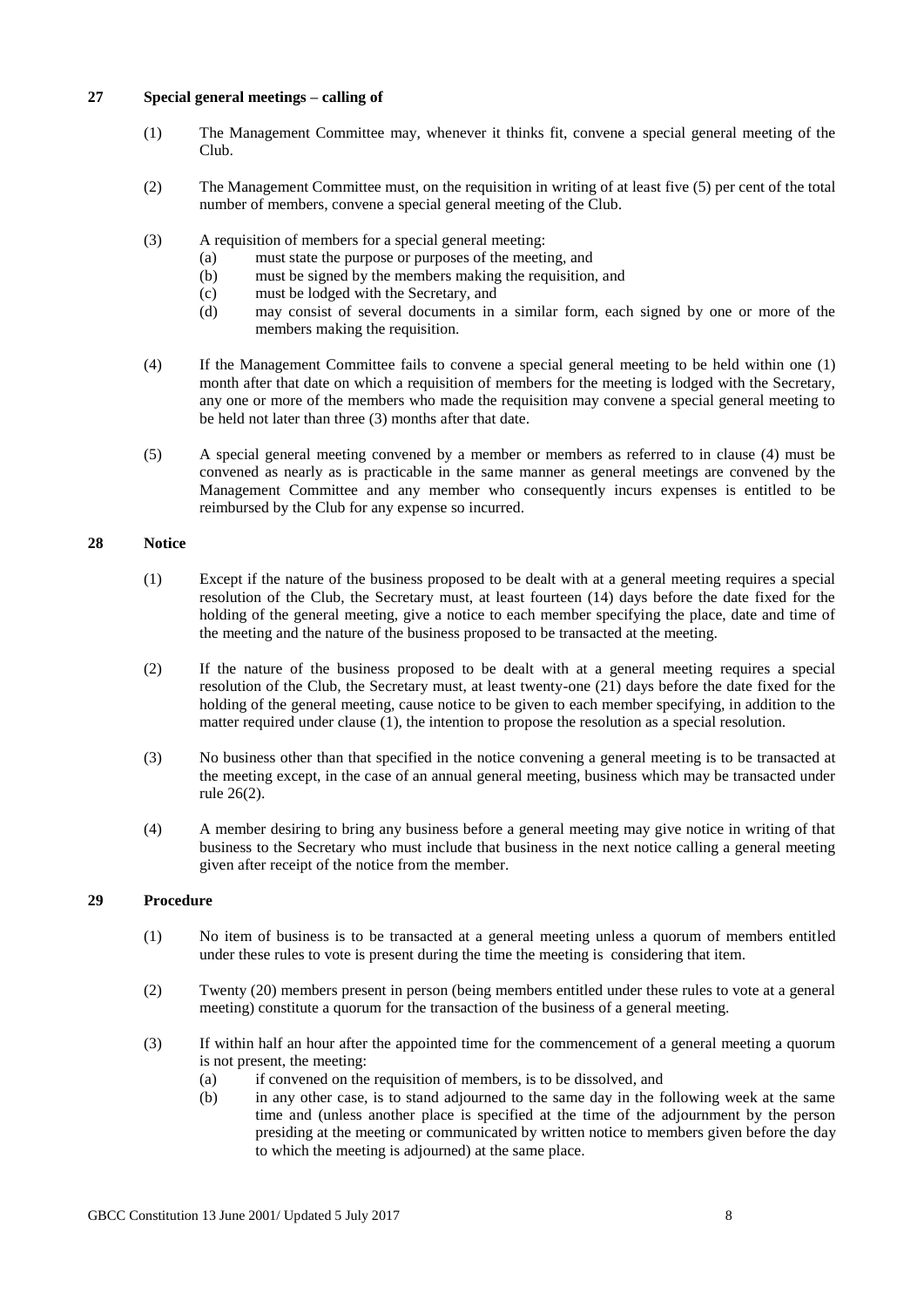(4) If at the adjourned meeting a quorum is not present within half an hour after the time appointed for the commencement of the meeting, the members present (being at least fifteen (15)) is to constitute a quorum.

## **30 Presiding member**

- (1) The President or, in the President's absence, the Vice-President, is to preside as chairperson at each general meeting of the Club.
- (2) If the President and the Vice-President are absent or unwilling to act, the members present must elect one of their number to preside as chairperson at the meeting.

### **31 Adjournment**

- (1) The chairperson of a general meeting at which a quorum is present may, with the consent of the majority of members present at the meeting, adjourn the meeting from time to time and place to place, but no business is to be transacted at an adjourned meeting other than the business left unfinished at the meeting at which the adjournment took place.
- (2) If a general meeting is adjourned for fourteen (14) days or more, the Secretary must give written or oral notice of the adjourned meeting to each member of the Club stating the place, date and time of the meeting and the nature of the business to be transacted at the meeting.
- (3) Except as provided in clauses (1) and (2), notice of an adjournment of a general meeting or of the business to be transacted at an adjourned meeting is not required to be given.

### **32 Making of decisions**

- (1) A question arising at a general meeting of the Club is to be determined on a show of hands and, unless before or on the declaration of the show of hands a poll is demanded, a declaration by the chairperson that a resolution has, on a show of hands, been carried or carried unanimously or carried by a particular majority or lost, or an entry to that effect in the minute book of the Club, is evidence of the fact without proof of the number or proportion of the votes recorded in favour of or against that resolution.
- (2) At a general meeting of the Club, a poll may be demanded by the chairperson or by at least three (3) members present in person at the meeting.
- (3) If a poll is demanded at a general meeting, the poll must be taken;
	- (a) immediately in the case of a poll which relates to the election of the chairperson of the meeting or to the question of an adjournment, or
	- (b) in any other case, in such manner and at such time before the close of the meeting as the chairperson directs,

and the resolution of the poll on the matter is taken to be the resolution of the meeting on that matter.

## **33 Special resolution**

A resolution of the Club is a special resolution:

- (a) if it is passed by a majority which comprises at least three-quarters of such members of the Club as, being entitled under these rules to do so, vote in person at a general meeting of which at least twentyone (21) days written notice specifying the intention to propose the resolution as a special resolution was given in accordance with these rules, or
- (b) where it is made to appear to the Director-General that it is not practicable for the resolution to be passed in the manner specified in paragraph (a) if the resolution is passed in a manner specified by the Director-General.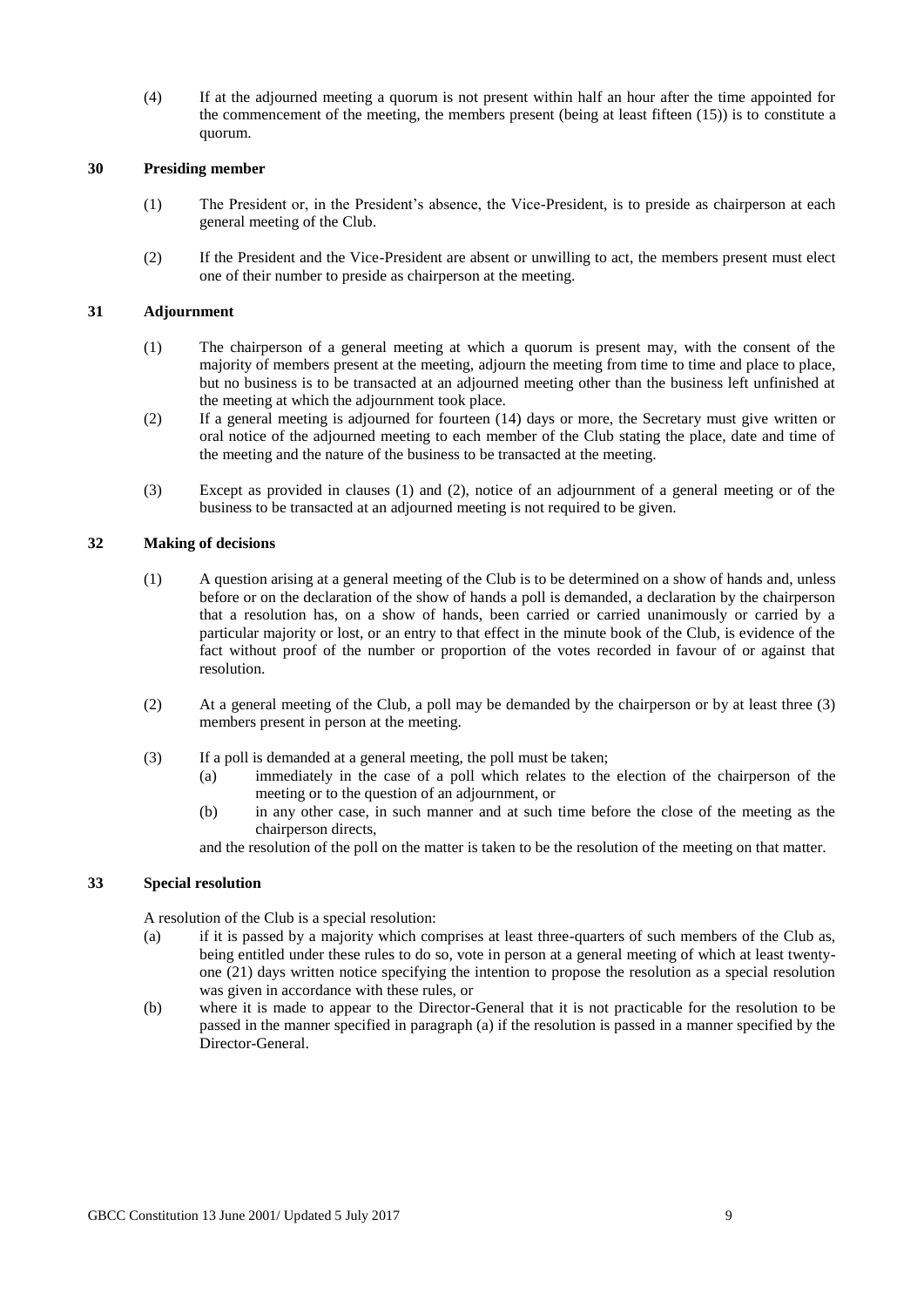## **34 Voting**

- (1) On any question arising at a general meeting of the Club a member has one vote only.
- (2) All votes must be given personally.
- (3) In the case of an equality of votes on a question at a general meeting, the chairperson of the meeting is entitled to exercise a second or casting vote.
- (4) A member is not entitled to vote at any general meeting of the Club unless all money due and payable by the member to the Club has been paid, other than the amount of the annual subscription payable in respect of the upcoming season.

## **Part 5 Code of Conduct**

**35** Code of Conduct

To underpin the club objectives, all members shall recognise and adhere to

- (a) the constitution, rules and by-laws, and
	- (b) best interests and intentions of the Club.
	- (c) the following codes of conduct adopted by the club:
		- (a) Cricket Australia's code of conduct for amateur level cricket which outlines codes of behaviour for coaches, teachers, umpires, players and parents.
		- (b) Cricket NSW's code of conduct
		- (c) Plus any other code of conduct applied by registered competitions which the club participates in, including but not limited to:
			- i. Penrith Junior Cricket Association (PJCA)
			- ii. Nepean District Cricket Association (NDCA)
			- iii. Sydney Morning Cricket Association (SMCA)

These shall be adhered to at the following events:

- (a) At all games, including pre and post match activities, held by
	- a. any competition that the club has registered players for, or
		- b. the club, or
	- c. Club registered events
- (b) Social activities organised or supported by the Club

## **36 Disciplining of Members**

Any transgression of the code of conduct by a member(s) shall be dealt with under the processes and provision outlined in the by-laws

## **Part 6 Miscellaneous**

### **37 Funds – source**

- (1) The funds of the Club are to be derived from annual membership fees, donations, sponsorships and, subject to any resolution passed by the Club in general meeting, such other sources as the Management Committee determines.
- (2) All money received by the Club must be deposited as soon as practicable and without deduction to the credit of the Club's bank account.
- (3) The Club must, as soon as practicable after receiving any money, issue an appropriate receipt.

## **38 Funds – management**

(1) Subject to any resolution passed by the Club in general meeting, the funds of the Club are to be used in pursuance of the objects of the Club in such manner as the Management Committee determines.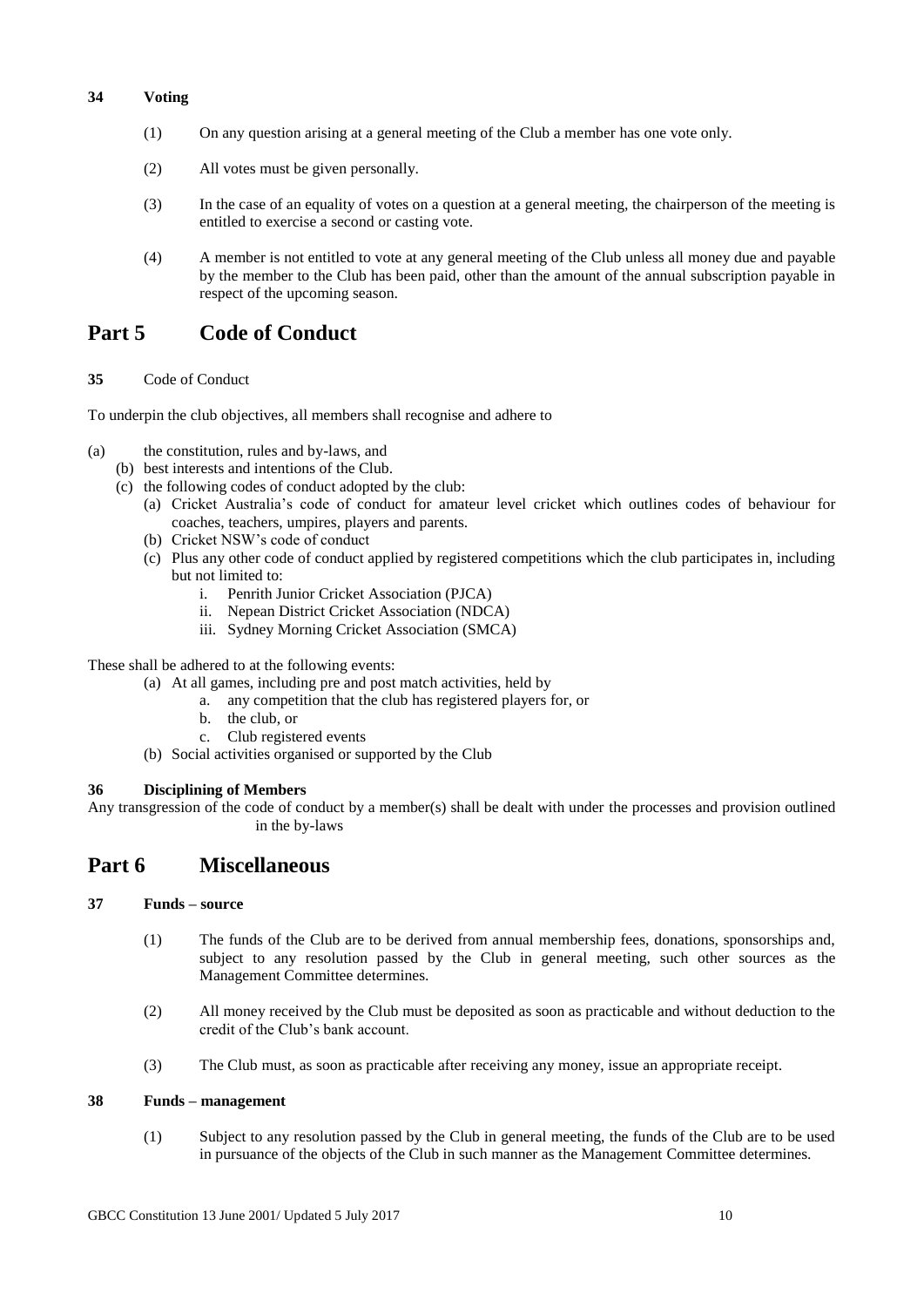- (2) All cheques, drafts, bills of exchange, promissory notes and negotiable instruments must be signed by any 2 of the President, Vice-President, Secretary or Treasurer*.*
- (3) A petty cash float as determined by the Management Committee may be given to the Secretary and/or Treasurer to pay for any minor expenses, subject to the float being reimbursed by approval of the Management Committee.

#### **39 Insurance**

- (1) The Club must effect and maintain insurance under section 44 of the Act.
- (2) In addition to the insurance required under clause (1), the Club may effect and maintain other insurance necessary for the safeguarding assets and public liabilities of the Club.

### **40 Financial Year**

The financial year of the Club shall be from 1 May to 30 April of the following year.

### **41 Membership Year**

The membership year of the Club shall be from 1 August to 31 July of the following year.

## **42 Custody of books**

- (1) Except as otherwise provided by these rules, the Public Officer must keep in his or her custody or under his or her control all records, books and other documents relating to the Club.
- (2) Score books and official records remain the property of the Club and when not in use are to be held by the Club Historian.

### **43 Inspection of books**

The records, books and other documents of the Club must be open to inspection, free of charge, by a member of the Club at any reasonable hour.

### **44 Audit**

The honorary Auditor appointed by the members of the Club, shall, prior to the annual general meeting each year audit the books, accounts and records of the Club and report of the result of such to the annual general meeting.

### **45 Common seal**

- (1) The common seal of the Club must be kept in the custody of the Public Officer.
- (2) The common seal must not be affixed to any instrument except by the authority of the Management Committee and the affixing of the common seal must be attested by the signatures of any two (2) of the Executive Committee - President, Secretary or Treasurer during a duly constituted meeting of the Management Committee.

#### **46 Service of notices**

- (1) For the purpose of these rules, a notice may be served on or given to a person:
	- (a) by delivering it to the person personally, or
	- (b) by sending it by pre-paid post to the address of the person, or
	- (c) by sending it by facsimile transmission or other form of electronic transmission to an address specified by the person for giving or serving the notice.
- (2) for the purpose of these rules, a notice is taken, unless the contrary is proved, to have been given or served:
	- (a) in the case of a notice given or served personally, on the date on which it is received by the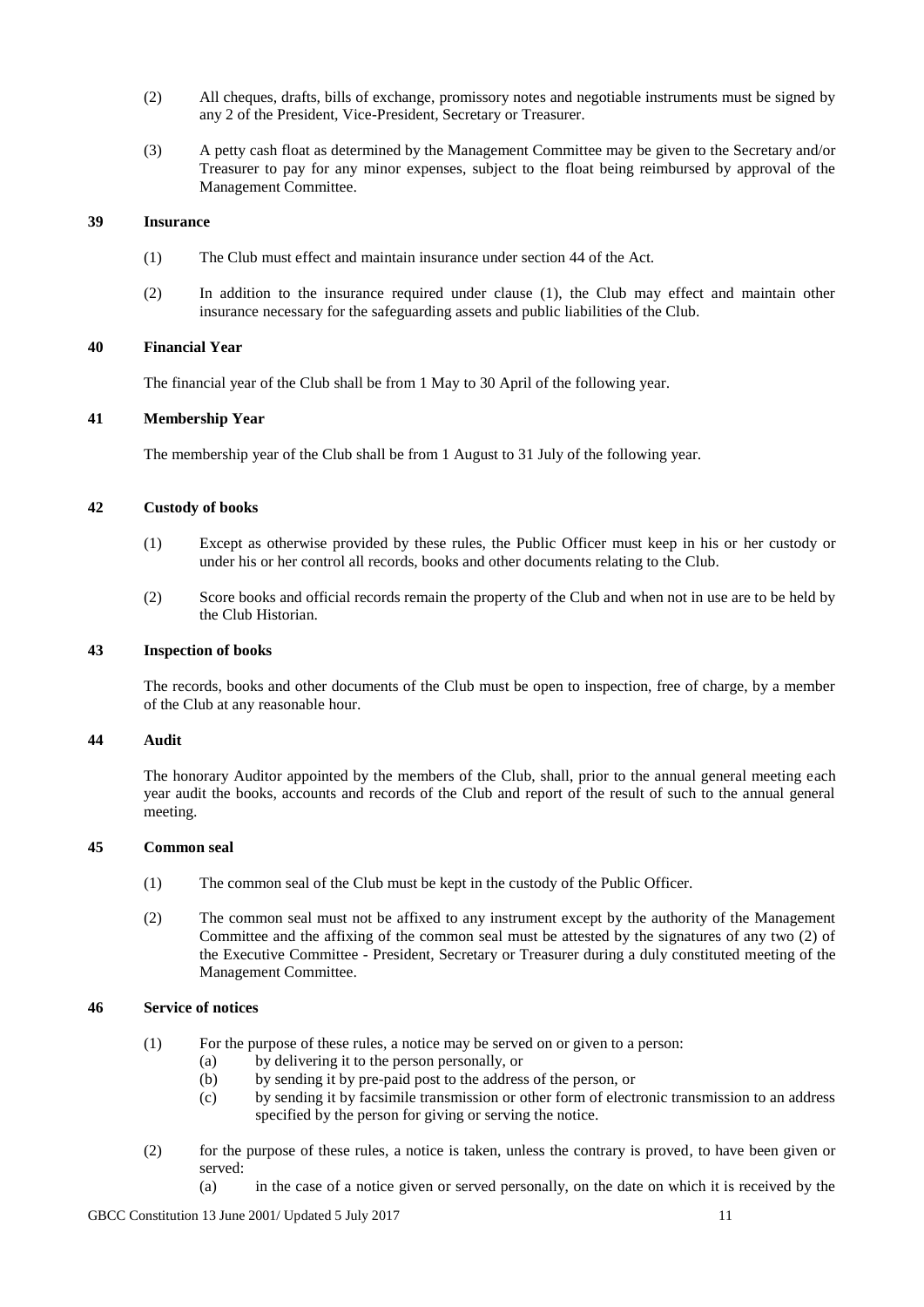addressee, and

- (b) in the case of a notice sent by pre-paid post, on the date when it would have been delivered in the ordinary course of post, and
- (c) in the case of a notice sent by facsimile transmission or some other form of electronic transmission, on the date it was sent, or if the machine from which the transmission was sent produces a report indicating that the notice was sent on a later date, on that date.

#### **47 Remuneration of office bearers**

No member of the Management Committee shall be appointed to any salaried office of the Club or any office of the Club paid by fees and no remuneration or other benefit in money or monies worth shall be given by the Club to any member of the Management Committee except as repayment of out-of-pocket expenses.

#### **48 Alteration of constitution and rules**

The statement of constitution and rules may be altered, rescinded or added to only by a special resolution at a special general meeting of the Club.

### **49 Winding up of Club**

- (1) A special general meeting must be called if it is contemplated to wind up or cancel the incorporation of the Club which must be approved by a special resolution.
- (2) In the event of the winding up or cancellation of the incorporation of the Club, all surplus property of the Club pursuant to section 53 (2) of the Act shall be vested with the New South Wales District Cricket Association Incorporated.